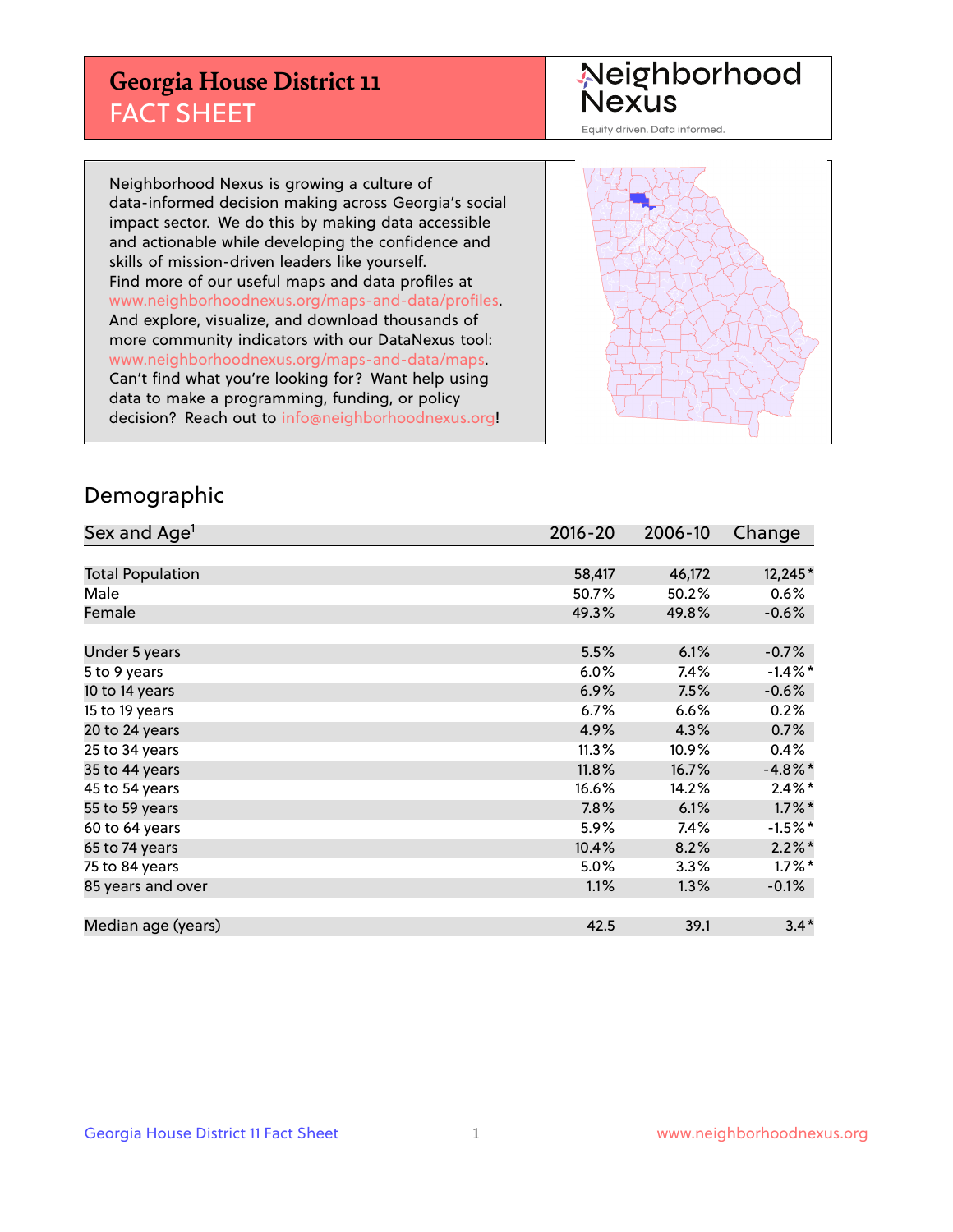## Demographic, continued...

| Race <sup>2</sup>                                            | $2016 - 20$ | 2006-10 | Change     |
|--------------------------------------------------------------|-------------|---------|------------|
| Total population                                             | 58,417      | 46,172  | 12,245*    |
| One race                                                     | 93.2%       | 99.0%   | $-5.7%$ *  |
| White                                                        | 90.0%       | 95.2%   | $-5.2\%$ * |
| <b>Black or African American</b>                             | 1.3%        | 1.7%    | $-0.5%$    |
| American Indian and Alaska Native                            | 0.5%        | 0.4%    | 0.2%       |
| Asian                                                        | 0.5%        | 0.5%    | 0.0%       |
| Native Hawaiian and Other Pacific Islander                   | 0.0%        | 0.0%    | 0.0%       |
| Some other race                                              | 0.9%        | 1.2%    | $-0.3%$    |
| Two or more races                                            | 6.8%        | 1.0%    | $5.7\%$ *  |
| Race alone or in combination with other race(s) <sup>3</sup> | $2016 - 20$ | 2006-10 | Change     |
| Total population                                             | 58,417      | 46,172  | 12,245*    |
| White                                                        | 96.6%       | 96.2%   | 0.4%       |
| <b>Black or African American</b>                             | 2.2%        | 1.9%    | 0.2%       |
| American Indian and Alaska Native                            | 4.7%        | 0.9%    | $3.9\%$ *  |
| Asian                                                        | 1.1%        | 0.7%    | 0.5%       |
| Native Hawaiian and Other Pacific Islander                   | 0.3%        | 0.0%    | 0.2%       |
| Some other race                                              | 2.0%        | 1.3%    | 0.7%       |
| Hispanic or Latino and Race <sup>4</sup>                     | $2016 - 20$ | 2006-10 | Change     |
| <b>Total population</b>                                      | 58,417      | 46,172  | 12,245*    |
| Hispanic or Latino (of any race)                             | 4.5%        | 3.7%    | 0.9%       |
| Not Hispanic or Latino                                       | 95.5%       | 96.3%   | $-0.9%$    |
| White alone                                                  | 87.6%       | 92.8%   | $-5.1\%$ * |
| <b>Black or African American alone</b>                       | 1.2%        | 1.7%    | $-0.5%$    |
| American Indian and Alaska Native alone                      | 0.5%        | 0.4%    | 0.1%       |
| Asian alone                                                  | 0.5%        | 0.5%    | 0.0%       |
| Native Hawaiian and Other Pacific Islander alone             | 0.0%        | 0.0%    | 0.0%       |
| Some other race alone                                        | 0.1%        | 0.0%    | 0.1%       |
| Two or more races                                            | 5.5%        | 1.0%    | $4.6\%$ *  |
| U.S. Citizenship Status <sup>5</sup>                         | $2016 - 20$ | 2006-10 | Change     |
| Foreign-born population                                      | 2,060       | 1,851   | 209        |
| Naturalized U.S. citizen                                     | 51.0%       | 42.2%   | 8.8%       |
| Not a U.S. citizen                                           | 49.0%       | 57.8%   | $-8.8%$    |
|                                                              |             |         |            |
| Citizen, Voting Age Population <sup>6</sup>                  | $2016 - 20$ | 2006-10 | Change     |
| Citizen, 18 and over population                              | 44,209      | 33,748  | 10,461*    |
| Male                                                         | 49.6%       | 49.0%   | 0.7%       |
| Female                                                       | 50.4%       | 51.0%   | $-0.7%$    |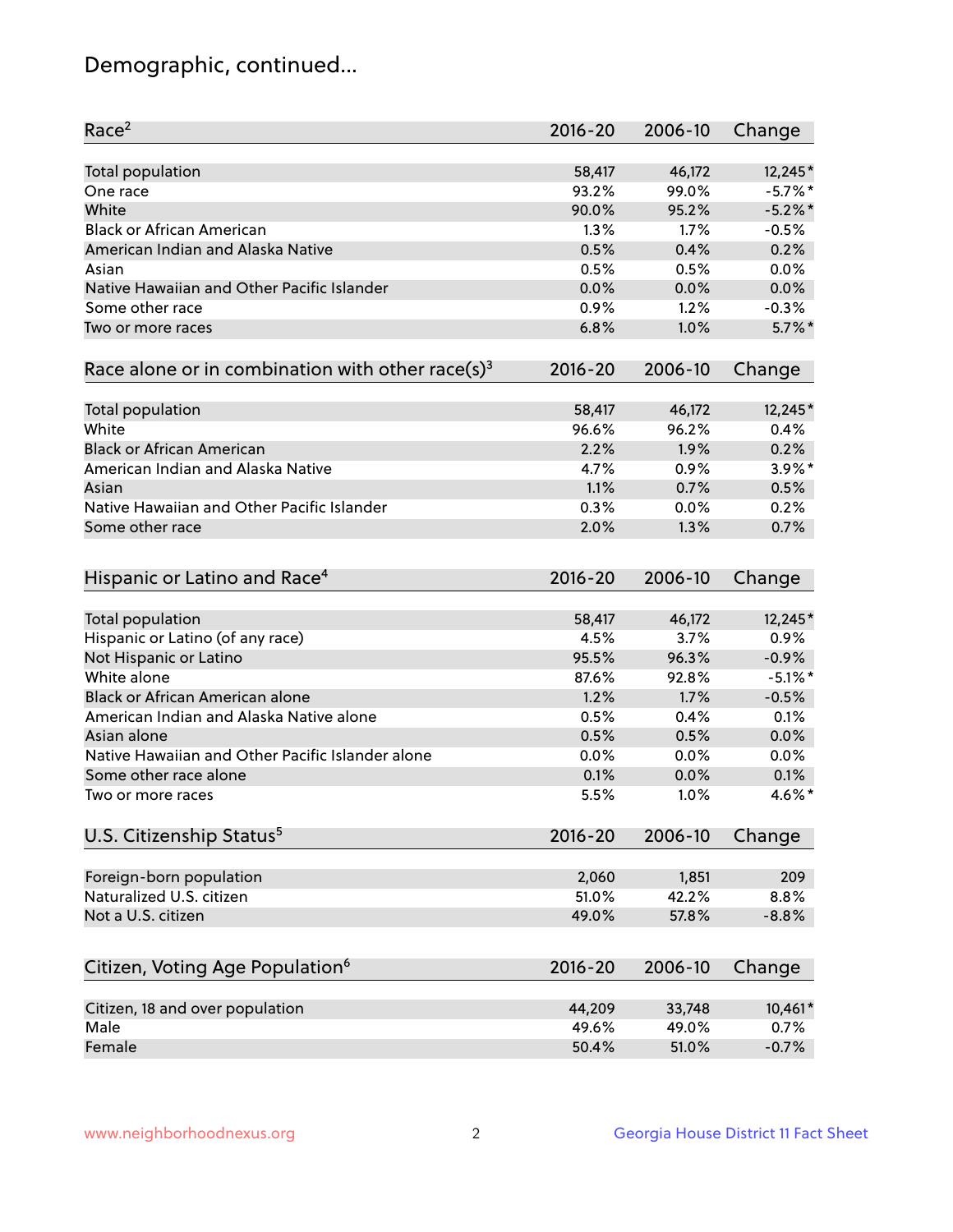#### Economic

| Income <sup>7</sup>                                 | 2016-20 | 2006-10 | Change     |
|-----------------------------------------------------|---------|---------|------------|
|                                                     |         |         |            |
| All households                                      | 21,234  | 17,243  | 3,990*     |
| Less than \$10,000                                  | 3.6%    | 5.6%    | $-2.0\%$ * |
| \$10,000 to \$14,999                                | 3.6%    | 5.6%    | $-1.9%$ *  |
| \$15,000 to \$24,999                                | 5.9%    | 8.6%    | $-2.7%$ *  |
| \$25,000 to \$34,999                                | 7.4%    | 10.0%   | $-2.6\%$ * |
| \$35,000 to \$49,999                                | 10.3%   | 14.9%   | $-4.6%$ *  |
| \$50,000 to \$74,999                                | 17.7%   | 19.8%   | $-2.1%$    |
| \$75,000 to \$99,999                                | 15.8%   | 15.5%   | 0.4%       |
| \$100,000 to \$149,999                              | 19.5%   | 13.4%   | $6.1\%$ *  |
| \$150,000 to \$199,999                              | 7.7%    | 3.7%    | 4.0%*      |
| \$200,000 or more                                   | 8.4%    | 2.9%    | $5.5%$ *   |
| Median household income (dollars)                   | 77,220  | 55,894  | $21,327*$  |
| Mean household income (dollars)                     | 94,341  | 68,419  | 25,922*    |
| With earnings                                       | 78.1%   | 79.8%   | $-1.8%$    |
| Mean earnings (dollars)                             | 93,038  | 68,829  | 24,209*    |
| <b>With Social Security</b>                         | 35.0%   | 29.3%   | $5.8\%$ *  |
| Mean Social Security income (dollars)               | 24,016  | 15,416  | 8,600*     |
| With retirement income                              | 25.6%   | 16.9%   | $8.7\%$ *  |
| Mean retirement income (dollars)                    | 31,071  | 23,966  | 7,106*     |
| With Supplemental Security Income                   | 3.9%    | $3.1\%$ | 0.8%       |
| Mean Supplemental Security Income (dollars)         | 8,636   | 6,940   | 1,696      |
| With cash public assistance income                  | 1.1%    | 0.7%    | 0.4%       |
| Mean cash public assistance income (dollars)        | 769     | 5,314   | $-4,544$   |
| With Food Stamp/SNAP benefits in the past 12 months | 6.8%    | 5.8%    | 0.9%       |
|                                                     |         |         |            |
| Families                                            | 16,296  | 12,922  | 3,375*     |
| Less than \$10,000                                  | 1.2%    | 2.2%    | $-1.0%$    |
| \$10,000 to \$14,999                                | 1.2%    | 3.8%    | $-2.6\%$ * |
| \$15,000 to \$24,999                                | 3.3%    | 5.7%    | $-2.4\%$ * |
| \$25,000 to \$34,999                                | 7.7%    | 10.0%   | $-2.3%$    |
| \$35,000 to \$49,999                                | 9.0%    | 13.9%   | $-4.9%$ *  |
| \$50,000 to \$74,999                                | 16.7%   | 22.4%   | $-5.8\%$ * |
| \$75,000 to \$99,999                                | 18.0%   | 18.4%   | $-0.3%$    |
| \$100,000 to \$149,999                              | 23.2%   | 16.3%   | $6.9\%$ *  |
| \$150,000 to \$199,999                              | 9.8%    | 4.0%    | $5.8\%$ *  |
| \$200,000 or more                                   | 9.9%    | 3.2%    | $6.7\%$ *  |
| Median family income (dollars)                      | 90,194  | 65,231  | 24,963*    |
| Mean family income (dollars)                        | 106,677 | 76,188  | 30,489*    |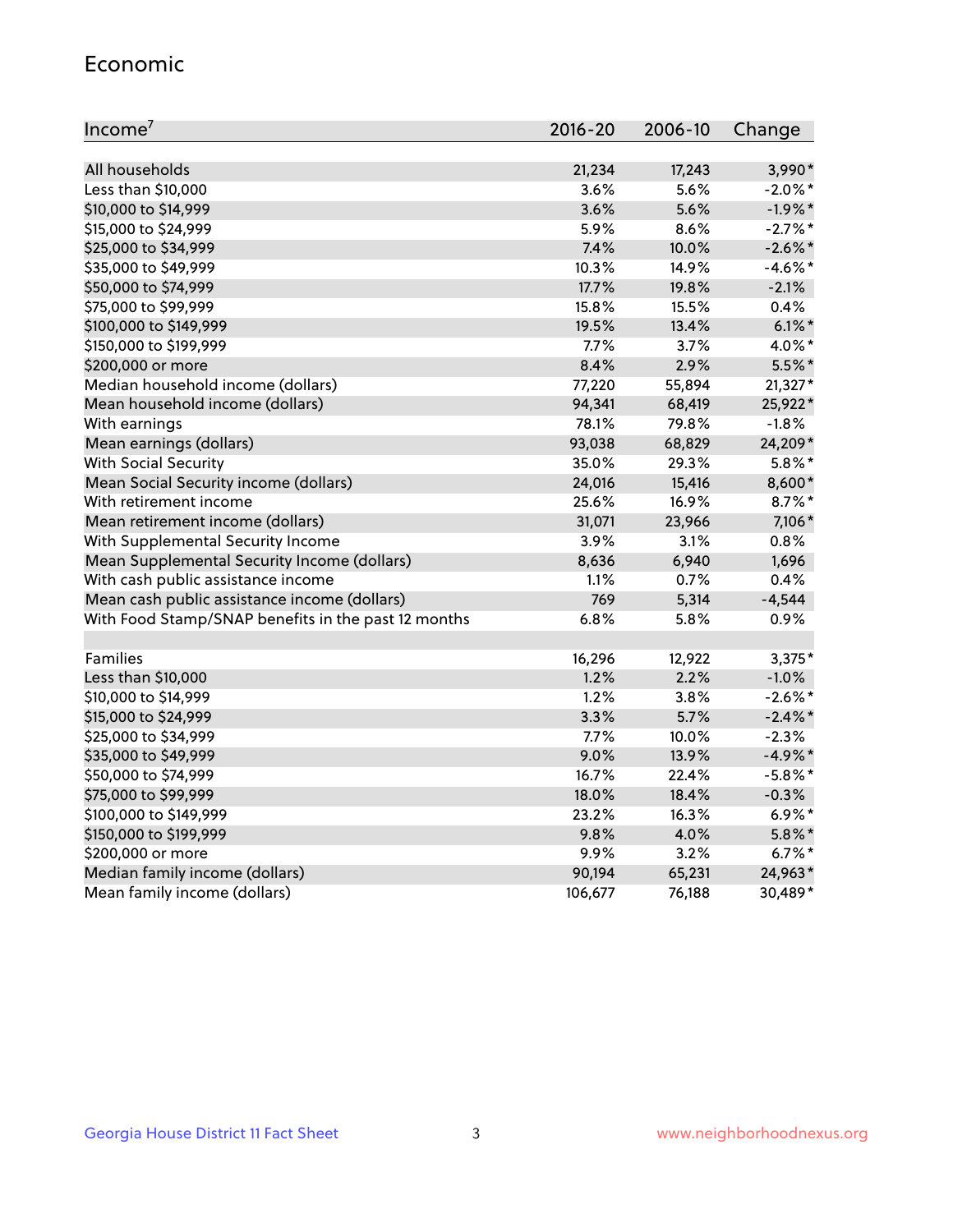## Economic, continued...

| Income, continued <sup>8</sup>                           | 2016-20 | 2006-10 | Change   |
|----------------------------------------------------------|---------|---------|----------|
|                                                          |         |         |          |
| Nonfamily households                                     | 4,938   | 4,322   | $616*$   |
| Median nonfamily income (dollars)                        | 36,535  | 30,940  | 5,595*   |
| Mean nonfamily income (dollars)                          | 48,484  | 43,557  | 4,928    |
|                                                          |         |         |          |
| Median earnings for workers (dollars)                    | 39,151  | 32,639  | $6,511*$ |
| Median earnings for male full-time, year-round workers   | 53,224  | 49,455  | 3,769*   |
| (dollars)                                                |         |         |          |
| Median earnings for female full-time, year-round workers | 44,171  | 36,776  | 7,394*   |
| (dollars)                                                |         |         |          |
|                                                          |         |         |          |
| Per capita income (dollars)                              | 35,506  | 25,911  | 9,595*   |
|                                                          |         |         |          |
|                                                          | 2016-20 | 2006-10 |          |
| Families and People Below Poverty Level <sup>9</sup>     |         |         | Change   |
| <b>All families</b>                                      | 5.7%    | 7.1%    | $-1.5%$  |
| With related children under 18 years                     | 9.6%    | 9.3%    | 0.3%     |
| With related children under 5 years only                 | 3.9%    | 5.7%    | $-1.9%$  |
| Married couple families                                  | 3.8%    | 5.6%    | $-1.8%$  |
| With related children under 18 years                     | 6.3%    | 6.8%    | $-0.5%$  |
| With related children under 5 years only                 | 1.3%    | 4.6%    | $-3.3%$  |
| Families with female householder, no husband present     | 19.9%   | 18.3%   | 1.6%     |
| With related children under 18 years                     | 25.8%   | 19.8%   | 6.0%     |
|                                                          | 22.3%   | 23.2%   |          |
| With related children under 5 years only                 |         |         | $-0.9%$  |
| All people                                               | 8.8%    | 8.8%    | $-0.0%$  |
| Under 18 years                                           | 14.0%   | 9.7%    | 4.3%     |
| Related children under 18 years                          | 13.8%   | 9.5%    | 4.3%     |
| Related children under 5 years                           | 18.7%   | 10.7%   | 8.0%     |
| Related children 5 to 17 years                           | 12.2%   | 9.1%    | 3.1%     |
| 18 years and over                                        | 7.3%    | 8.5%    | $-1.3%$  |
| 18 to 64 years                                           | 7.0%    | 7.9%    | $-0.9%$  |
| 65 years and over                                        | 8.2%    | 11.6%   | $-3.4%$  |
| People in families                                       | 6.8%    | 6.9%    | $-0.1%$  |
| Unrelated individuals 15 years and over                  | 23.1%   | 22.7%   | 0.4%     |
|                                                          |         |         |          |
| Non-Hispanic white people                                | 8.3%    | 9.1%    | $-0.9%$  |
| Black or African-American people                         | 5.4%    | 4.5%    | 0.9%     |
| Asian people                                             | $0.0\%$ | 4.8%    | $-4.8%$  |
| Hispanic or Latino people                                | 17.7%   | 6.3%    | 11.4%    |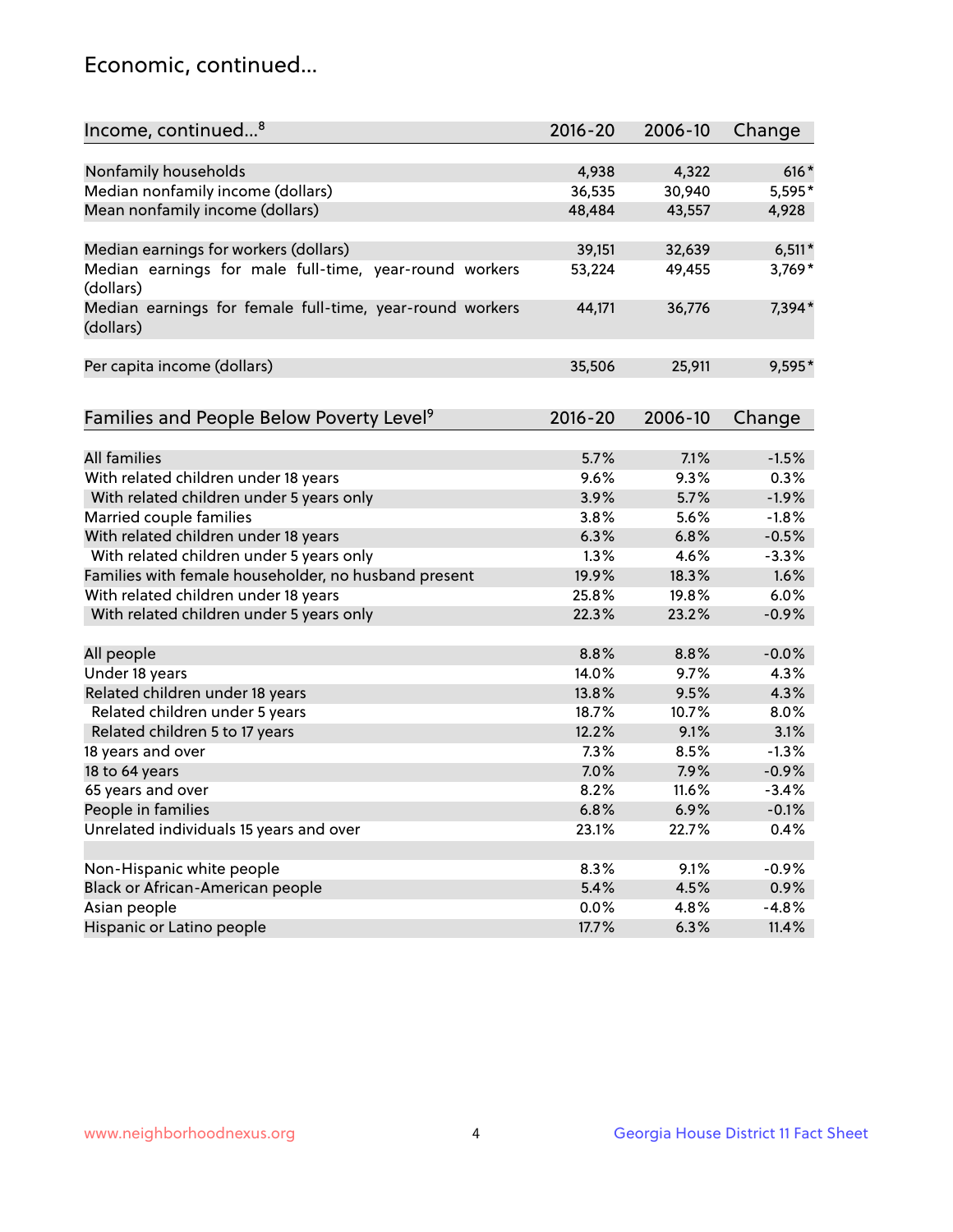## Employment

| Employment Status <sup>10</sup>                                             | $2016 - 20$    | 2006-10 | Change     |
|-----------------------------------------------------------------------------|----------------|---------|------------|
|                                                                             |                |         |            |
| Population 16 years and over<br>In labor force                              | 47,087         | 35,916  | $11,172*$  |
| Civilian labor force                                                        | 64.2%<br>64.1% | 63.5%   | 0.7%       |
|                                                                             |                | 63.4%   | 0.7%       |
| Employed                                                                    | 61.2%          | 58.4%   | 2.9%       |
| Unemployed                                                                  | 2.8%           | 5.0%    | $-2.2%$    |
| <b>Armed Forces</b>                                                         | 0.1%           | 0.1%    | 0.0%       |
| Not in labor force                                                          | 35.8%          | 36.5%   | $-0.7%$    |
| Civilian labor force                                                        | 30,166         | 22,773  | 7,392*     |
| <b>Unemployment Rate</b>                                                    | 4.4%           | 7.9%    | $-3.5%$    |
|                                                                             |                |         |            |
| Females 16 years and over                                                   | 23,649         | 18,122  | $5,527*$   |
| In labor force                                                              | 58.3%          | 57.1%   | 1.2%       |
| Civilian labor force                                                        | 58.3%          | 57.1%   | 1.2%       |
| Employed                                                                    | 55.3%          | 53.1%   | 2.2%       |
|                                                                             |                |         |            |
| Own children of the householder under 6 years                               | 3,702          | 3,434   | 268        |
| All parents in family in labor force                                        | 66.0%          | 67.9%   | $-1.9%$    |
|                                                                             |                |         |            |
| Own children of the householder 6 to 17 years                               | 8,974          | 7,635   | $1,339*$   |
| All parents in family in labor force                                        | 69.1%          | 72.6%   | $-3.6%$    |
|                                                                             |                |         |            |
| Industry <sup>11</sup>                                                      | $2016 - 20$    | 2006-10 | Change     |
|                                                                             |                |         |            |
| Civilian employed population 16 years and over                              | 28,840         | 20,967  | 7,873*     |
| Agriculture, forestry, fishing and hunting, and mining                      | 1.0%           | 1.4%    | $-0.4%$    |
| Construction                                                                | 8.2%           | 11.1%   | $-2.9\%$ * |
| Manufacturing                                                               | 11.8%          | 12.7%   | $-0.9%$    |
| Wholesale trade                                                             | 2.6%           | 3.7%    | $-1.2%$    |
| Retail trade                                                                | 13.6%          | 13.3%   | 0.3%       |
| Transportation and warehousing, and utilities                               | 4.7%           | 4.9%    | $-0.2%$    |
| Information                                                                 | 2.0%           | 2.7%    | $-0.7%$    |
| Finance and insurance, and real estate and rental and leasing               | 8.3%           | 5.7%    | $2.5%$ *   |
| Professional, scientific, and management, and administrative                | 11.6%          | 9.3%    | $2.3\%$ *  |
| and waste management services                                               |                |         |            |
| Educational services, and health care and social assistance                 | 20.9%          | 19.1%   | 1.8%       |
| Arts, entertainment, and recreation, and accommodation and<br>food services | 6.7%           | 6.9%    | $-0.2%$    |
| Other services, except public administration                                | 4.4%           | 5.9%    | $-1.5%$    |
| Public administration                                                       | 4.3%           | 3.4%    | 1.0%       |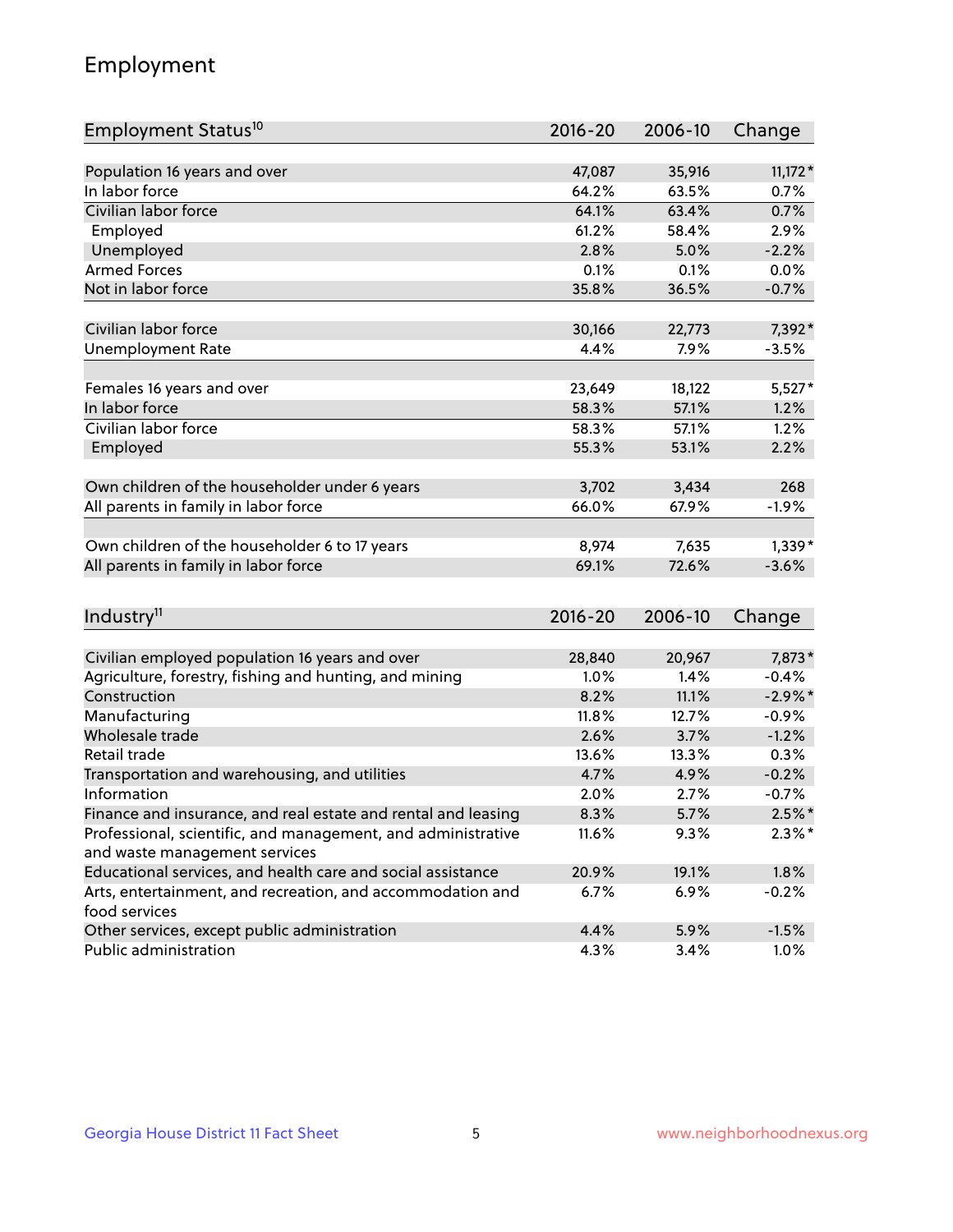## Employment, continued...

| Occupation <sup>12</sup>                                    | $2016 - 20$ | 2006-10 | Change    |
|-------------------------------------------------------------|-------------|---------|-----------|
| Civilian employed population 16 years and over              | 28,840      | 20,967  | 7,873*    |
| Management, business, science, and arts occupations         | 35.0%       | 31.7%   | $3.4\%$ * |
| Service occupations                                         | 16.6%       | 15.3%   | 1.3%      |
| Sales and office occupations                                | 24.4%       | 26.3%   | $-1.8%$   |
| Natural<br>and<br>maintenance                               | 11.1%       | 12.9%   | $-1.8%$   |
| resources,<br>construction,<br>occupations                  |             |         |           |
| Production, transportation, and material moving occupations | 12.8%       | 13.9%   | $-1.0%$   |
| Class of Worker <sup>13</sup>                               | $2016 - 20$ | 2006-10 | Change    |
| Civilian employed population 16 years and over              | 28,840      | 20,967  | 7,873*    |
| Private wage and salary workers                             | 81.7%       | 80.3%   | 1.4%      |
| Government workers                                          | 12.6%       | 13.3%   | $-0.7%$   |
| Self-employed in own not incorporated business workers      | 5.7%        | 6.3%    | $-0.6%$   |
| Unpaid family workers                                       | 0.0%        | 0.1%    | $-0.1%$   |
| Job Flows <sup>14</sup>                                     | 2019        | 2010    | Change    |
|                                                             |             |         |           |
| Total Jobs in district                                      | 10,629      | 8,275   | 2,354     |
| Held by residents of district                               | 38.6%       | 43.7%   | $-5.0%$   |
| Held by non-residents of district                           | 61.4%       | 56.3%   | 5.0%      |
| Jobs by Industry Sector <sup>15</sup>                       | 2019        | 2010    | Change    |
| Total Jobs in district                                      | 10,629      | 8,275   | 2,354     |
| Goods Producing sectors                                     | 20.6%       | 20.6%   | 0.0%      |
| Trade, Transportation, and Utilities sectors                | 15.6%       | 16.7%   | $-1.1%$   |
| All Other Services sectors                                  | 63.8%       | 62.7%   | 1.0%      |
|                                                             |             |         |           |
| Total Jobs in district held by district residents           | 4,108       | 3,615   | 493       |
| <b>Goods Producing sectors</b>                              | 19.7%       | 18.0%   | 1.8%      |
| Trade, Transportation, and Utilities sectors                | 11.3%       | 14.0%   | $-2.6%$   |
| All Other Services sectors                                  | 68.9%       | 68.1%   | 0.9%      |
|                                                             |             |         |           |
| Jobs by Earnings <sup>16</sup>                              | 2019        | 2010    | Change    |
| Total Jobs in district                                      | 10,629      | 8,275   | 2,354     |
| Jobs with earnings \$1250/month or less                     | 22.8%       | 27.5%   | $-4.7%$   |
| Jobs with earnings \$1251/month to \$3333/month             | 36.8%       | 42.8%   | $-6.0%$   |
| Jobs with earnings greater than \$3333/month                | 40.4%       | 29.7%   | 10.7%     |
|                                                             |             |         |           |
| Total Jobs in district held by district residents           | 4,108       | 3,615   | 493       |
| Jobs with earnings \$1250/month or less                     | 25.1%       | 28.9%   | $-3.8%$   |
| Jobs with earnings \$1251/month to \$3333/month             | 40.7%       | 45.3%   | $-4.6%$   |
| Jobs with earnings greater than \$3333/month                | 34.2%       | 25.8%   | 8.4%      |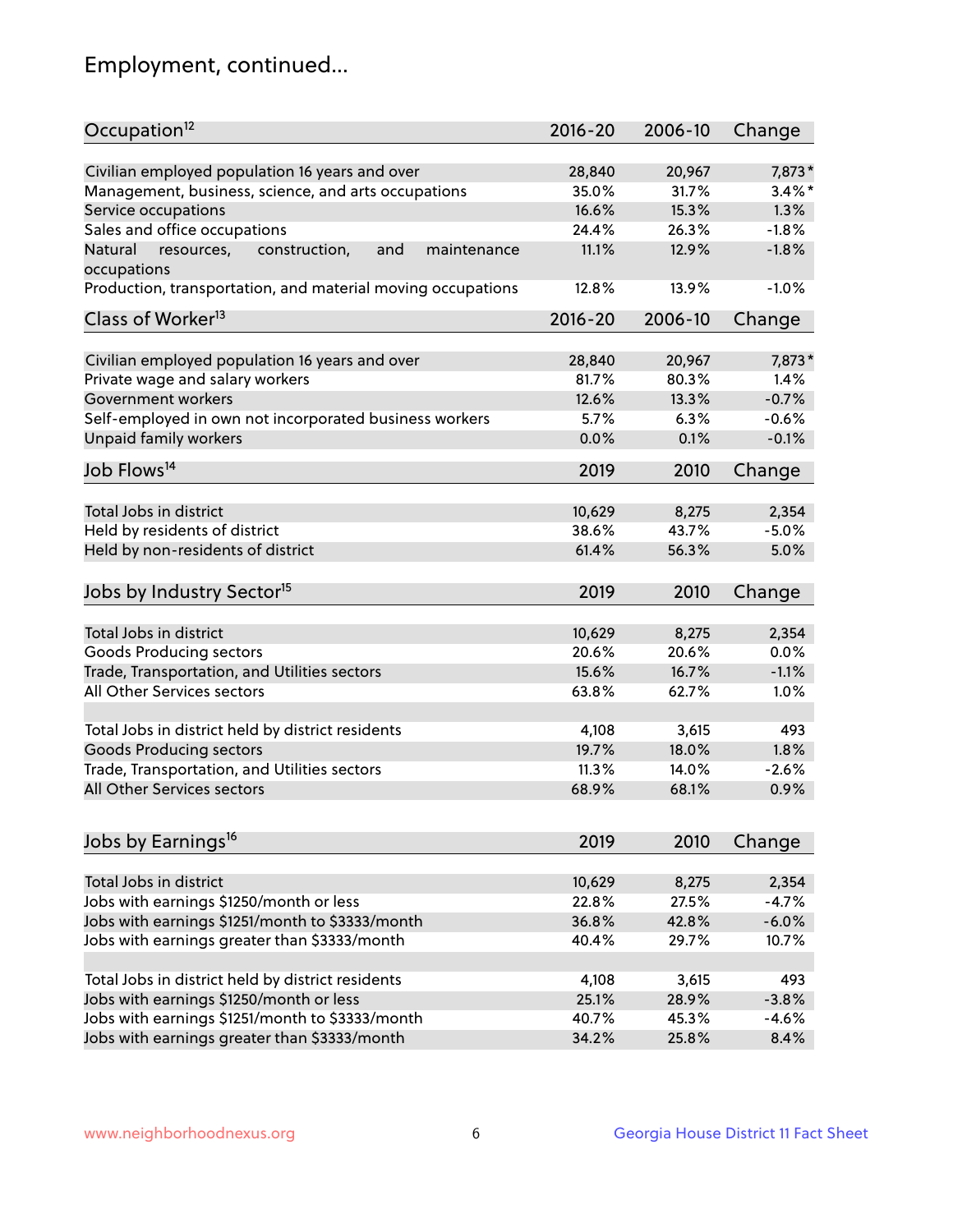## Employment, continued...

| 2019   | 2010  | Change  |
|--------|-------|---------|
|        |       |         |
| 10,629 | 8,275 | 2,354   |
| 21.8%  | 19.3% | 2.5%    |
| 53.2%  | 59.7% | $-6.5%$ |
| 25.0%  | 21.1% | 4.0%    |
|        |       |         |
| 4.108  | 3,615 | 493     |
| 21.9%  | 17.0% | 4.9%    |
| 50.9%  | 58.5% | $-7.6%$ |
| 27.1%  | 24.5% | 2.6%    |
|        |       |         |

#### Education

| School Enrollment <sup>18</sup>                | $2016 - 20$ | 2006-10 | Change    |
|------------------------------------------------|-------------|---------|-----------|
|                                                |             |         |           |
| Population 3 years and over enrolled in school | 13,784      | 11,121  | $2,663*$  |
| Nursery school, preschool                      | 6.1%        | 7.4%    | $-1.3%$   |
| Kindergarten                                   | 5.5%        | 5.9%    | $-0.4%$   |
| Elementary school (grades 1-8)                 | 46.4%       | 48.3%   | $-1.9\%$  |
| High school (grades 9-12)                      | 22.3%       | 22.9%   | $-0.6%$   |
| College or graduate school                     | 19.7%       | 15.5%   | 4.2%      |
| Educational Attainment <sup>19</sup>           | $2016 - 20$ | 2006-10 | Change    |
|                                                |             |         |           |
| Population 25 years and over                   | 40,892      | 31,466  | $9,427*$  |
| Less than 9th grade                            | 3.1%        | 6.6%    | $-3.5%$   |
| 9th to 12th grade, no diploma                  | 7.8%        | 11.3%   | $-3.5%$ * |
| High school graduate (includes equivalency)    | 30.5%       | 32.7%   | $-2.2%$   |
| Some college, no degree                        | 20.6%       | 20.5%   | $0.1\%$   |
| Associate's degree                             | 10.0%       | 6.1%    | $3.9\%$ * |
| Bachelor's degree                              | 18.6%       | 16.1%   | $2.5\%$ * |
| Graduate or professional degree                | 9.5%        | $6.7\%$ | $2.8\%$   |
|                                                |             |         |           |
| Percent high school graduate or higher         | 89.1%       | 82.1%   | $7.0\%$ * |
| Percent bachelor's degree or higher            | 28.0%       | 22.8%   | $5.2\%$ * |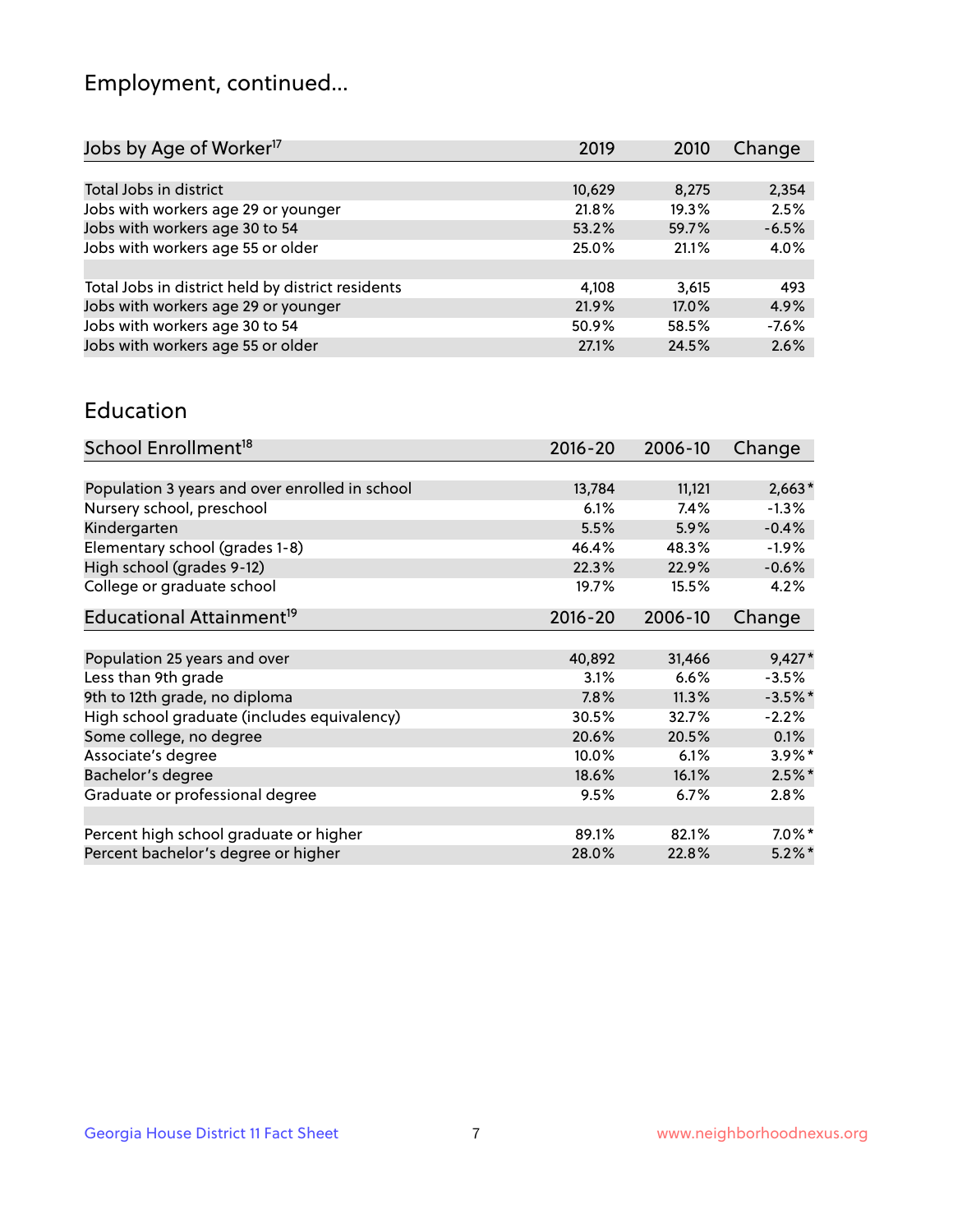## Housing

| Households by Type <sup>20</sup>                     | 2016-20     | 2006-10 | Change     |
|------------------------------------------------------|-------------|---------|------------|
|                                                      |             |         |            |
| <b>Total households</b>                              | 21,234      | 17,243  | 3,990*     |
| Family households (families)                         | 76.7%       | 74.9%   | 1.8%       |
| With own children under 18 years                     | 31.9%       | 32.6%   | $-0.8%$    |
| Married-couple family                                | 64.8%       | 64.7%   | 0.2%       |
| With own children of the householder under 18 years  | 25.3%       | 26.5%   | $-1.1%$    |
| Male householder, no wife present, family            | 2.8%        | 3.2%    | $-0.4%$    |
| With own children of the householder under 18 years  | 1.5%        | 2.1%    | $-0.6%$    |
| Female householder, no husband present, family       | 9.1%        | 7.1%    | $2.0\%$ *  |
| With own children of the householder under 18 years  | 5.1%        | 4.1%    | 1.0%       |
| Nonfamily households                                 | 23.3%       | 25.1%   | $-1.8%$    |
| Householder living alone                             | 19.6%       | 21.0%   | $-1.4%$    |
| 65 years and over                                    | 10.3%       | 7.7%    | $2.6\%$ *  |
|                                                      |             |         |            |
| Households with one or more people under 18 years    | 35.0%       | 36.1%   | $-1.2%$    |
| Households with one or more people 65 years and over | 32.3%       | 24.1%   | $8.1\%$ *  |
|                                                      |             |         |            |
| Average household size                               | 2.74        | 2.66    | $0.08*$    |
| Average family size                                  | 3.13        | 3.10    | 0.03       |
|                                                      |             |         |            |
|                                                      | $2016 - 20$ | 2006-10 |            |
| Housing Occupancy <sup>21</sup>                      |             |         | Change     |
| Total housing units                                  | 23,539      | 20,299  | $3,240*$   |
| Occupied housing units                               | 90.2%       | 84.9%   | $5.3\%$ *  |
| Vacant housing units                                 | 9.8%        | 15.1%   | $-5.3\%$ * |
|                                                      |             |         |            |
| Homeowner vacancy rate                               | 1.8         | 4.3     | $-2.5*$    |
| Rental vacancy rate                                  | 5.1         | 6.5     | $-1.4$     |
|                                                      |             |         |            |
| Units in Structure <sup>22</sup>                     | $2016 - 20$ | 2006-10 | Change     |
|                                                      |             |         |            |
| Total housing units                                  | 23,539      | 20,299  | $3,240*$   |
| 1-unit, detached                                     | 82.1%       | 80.3%   | 1.9%       |
| 1-unit, attached                                     | 1.2%        | 0.4%    | 0.8%       |
| 2 units                                              | 0.5%        | 1.2%    | $-0.7%$    |
| 3 or 4 units                                         | 1.2%        | 0.9%    | 0.3%       |
| 5 to 9 units                                         | 0.9%        | 1.5%    | $-0.6%$    |
| 10 to 19 units                                       | 0.9%        | 0.6%    | 0.3%       |
| 20 or more units                                     | 0.4%        | 0.7%    | $-0.3%$    |
| Mobile home                                          | 12.7%       | 14.5%   | $-1.7\%$   |
| Boat, RV, van, etc.                                  | 0.1%        | 0.1%    | 0.1%       |
|                                                      |             |         |            |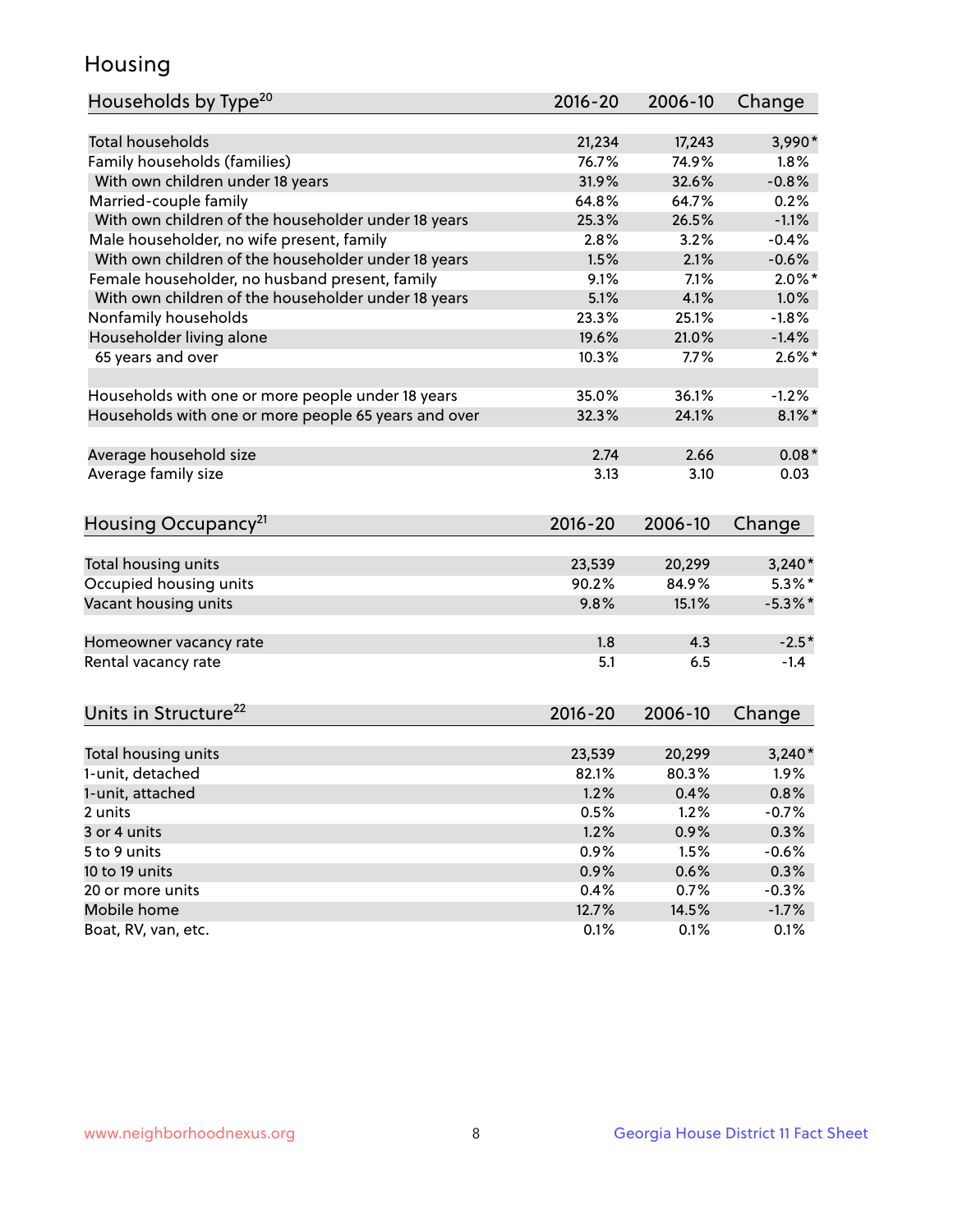## Housing, Continued...

| Year Structure Built <sup>23</sup>             | 2016-20     | 2006-10 | Change     |
|------------------------------------------------|-------------|---------|------------|
| Total housing units                            | 23,539      | 20,299  | $3,240*$   |
| Built 2014 or later                            | 5.9%        | (X)     | (X)        |
| Built 2010 to 2013                             | 1.7%        | (X)     | (X)        |
| Built 2000 to 2009                             | 29.9%       | 26.6%   | $3.4\%$ *  |
| Built 1990 to 1999                             | 28.4%       | 30.3%   | $-1.9%$    |
| Built 1980 to 1989                             | 11.7%       | 18.0%   | $-6.3\%$ * |
| Built 1970 to 1979                             | 8.2%        | 10.6%   | $-2.5%$ *  |
| Built 1960 to 1969                             | 4.6%        | 6.0%    | $-1.4%$    |
| Built 1950 to 1959                             | 3.4%        | 4.4%    | $-1.0%$    |
| Built 1940 to 1949                             | 2.1%        | 1.1%    | 1.1%       |
| Built 1939 or earlier                          | 4.0%        | 3.0%    | 1.0%       |
| Housing Tenure <sup>24</sup>                   | $2016 - 20$ | 2006-10 | Change     |
| Occupied housing units                         | 21,234      | 17,243  | 3,990*     |
| Owner-occupied                                 | 82.3%       | 82.0%   | 0.3%       |
| Renter-occupied                                | 17.7%       | 18.0%   | $-0.3%$    |
| Average household size of owner-occupied unit  | 2.71        | 2.70    | 0.02       |
| Average household size of renter-occupied unit | 2.84        | 2.49    | $0.35*$    |
| Residence 1 Year Ago <sup>25</sup>             | $2016 - 20$ | 2006-10 | Change     |
| Population 1 year and over                     | 58,006      | 45,749  | 12,257*    |
| Same house                                     | 89.3%       | 87.6%   | 1.7%       |
| Different house in the U.S.                    | 10.6%       | 12.2%   | $-1.6%$    |
| Same county                                    | 4.6%        | 6.6%    | $-1.9%$ *  |
| Different county                               | 6.0%        | 5.7%    | 0.3%       |
| Same state                                     | 4.5%        | 4.3%    | 0.2%       |
| Different state                                | 1.5%        | 1.4%    | 0.1%       |
| Abroad                                         | 0.1%        | 0.2%    | $-0.1%$    |
| Value of Housing Unit <sup>26</sup>            | $2016 - 20$ | 2006-10 | Change     |
| Owner-occupied units                           | 17,472      | 14,137  | $3,334*$   |
| Less than \$50,000                             | 5.2%        | 4.7%    | 0.5%       |
| \$50,000 to \$99,999                           | 7.7%        | 12.2%   | $-4.5%$    |
| \$100,000 to \$149,999                         | 9.6%        | 15.7%   | $-6.1\%$ * |
| \$150,000 to \$199,999                         | 15.3%       | 23.1%   | $-7.8\%$ * |
| \$200,000 to \$299,999                         | 26.0%       | 19.0%   | $7.1\%$ *  |
| \$300,000 to \$499,999                         | 27.0%       | 13.9%   | 13.1%*     |
| \$500,000 to \$999,999                         | 7.6%        | 9.4%    | $-1.8%$    |
| \$1,000,000 or more                            | 1.5%        | 1.9%    | $-0.4%$    |
| Median (dollars)                               | 246,645     | 184,567 | 62,078*    |
| Mortgage Status <sup>27</sup>                  | $2016 - 20$ | 2006-10 | Change     |
| Owner-occupied units                           | 17,472      | 14,137  | $3,334*$   |
| Housing units with a mortgage                  | 66.8%       | 71.2%   | $-4.4\%$ * |
| Housing units without a mortgage               | 33.2%       | 28.8%   | 4.4%*      |
|                                                |             |         |            |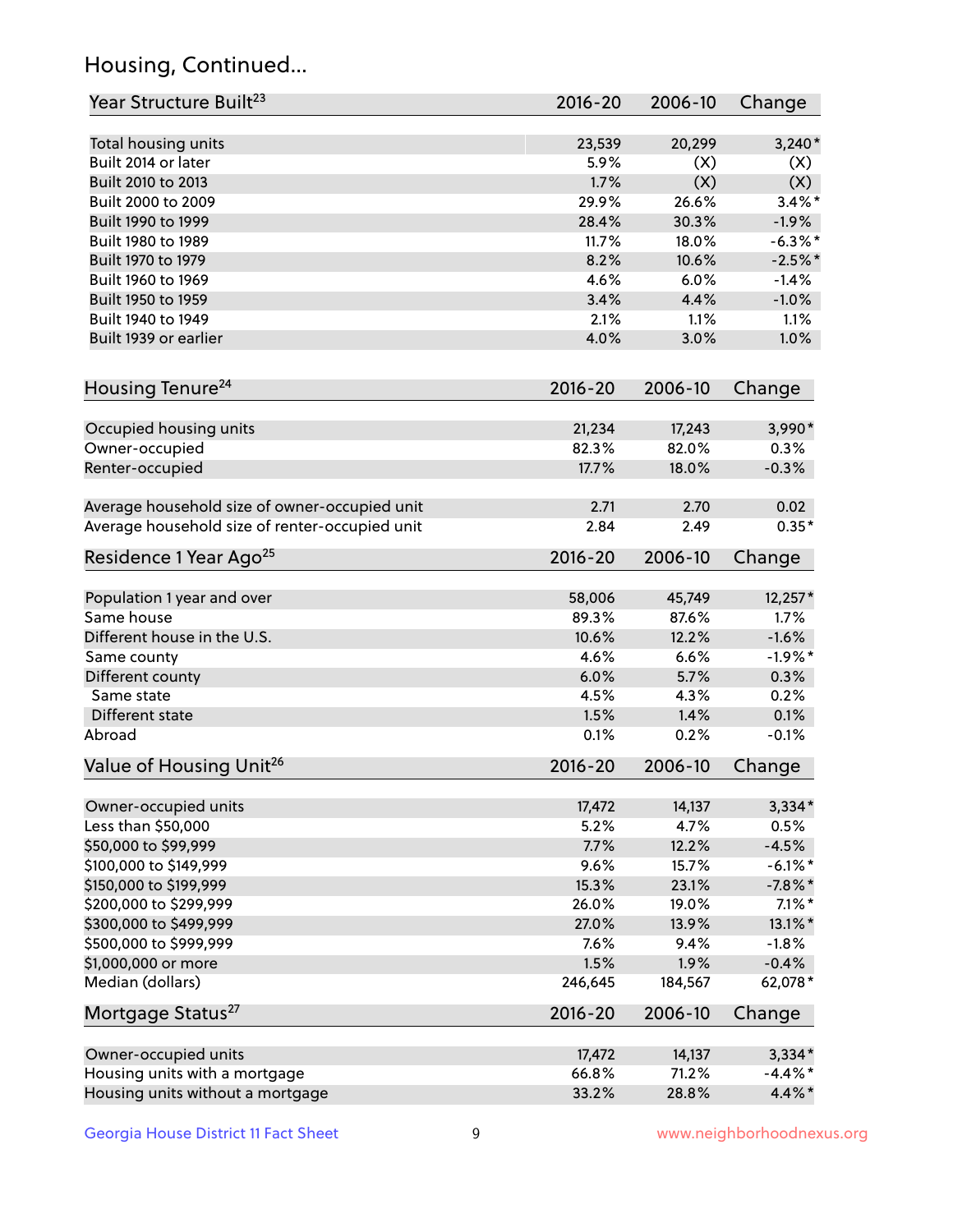## Housing, Continued...

| Selected Monthly Owner Costs <sup>28</sup>                                            | $2016 - 20$ | 2006-10 | Change      |
|---------------------------------------------------------------------------------------|-------------|---------|-------------|
| Housing units with a mortgage                                                         | 11,668      | 10,061  | $1,607*$    |
| Less than \$300                                                                       | 0.1%        | 0.0%    | 0.1%        |
| \$300 to \$499                                                                        | 1.1%        | 0.9%    | 0.2%        |
| \$500 to \$999                                                                        | 15.5%       | 20.1%   | $-4.5%$     |
| \$1,000 to \$1,499                                                                    | 33.4%       | 32.8%   | 0.5%        |
| \$1,500 to \$1,999                                                                    | 24.1%       | 26.0%   | $-1.9%$     |
| \$2,000 to \$2,999                                                                    | 18.7%       | 14.7%   | 4.1%        |
| \$3,000 or more                                                                       | 7.2%        | 5.6%    | 1.6%        |
| Median (dollars)                                                                      | 1,500       | 1,440   | $60*$       |
| Housing units without a mortgage                                                      | 5,804       | 4,076   | $1,727*$    |
| Less than \$150                                                                       | 2.5%        | 3.8%    | $-1.3%$     |
| \$150 to \$249                                                                        | 8.8%        | 20.2%   | $-11.4\%$ * |
| \$250 to \$349                                                                        | 17.6%       | 25.5%   | $-7.9%$ *   |
| \$350 to \$499                                                                        | 25.6%       | 25.1%   | 0.5%        |
| \$500 to \$699                                                                        | 25.6%       | 13.4%   | 12.2%*      |
| \$700 or more                                                                         | 19.9%       | 12.1%   | $7.9\%$ *   |
| Median (dollars)                                                                      | 472         | 353     | $119*$      |
| Selected Monthly Owner Costs as a Percentage of<br>Household Income <sup>29</sup>     | $2016 - 20$ | 2006-10 | Change      |
| Housing units with a mortgage (excluding units where<br>SMOCAPI cannot be computed)   | 11,638      | 10,015  | $1,622*$    |
| Less than 20.0 percent                                                                | 54.1%       | 33.1%   | 21.0%*      |
| 20.0 to 24.9 percent                                                                  | 15.4%       | 17.7%   | $-2.2%$     |
| 25.0 to 29.9 percent                                                                  | 10.5%       | 11.4%   | $-0.9%$     |
| 30.0 to 34.9 percent                                                                  | 6.1%        | 10.7%   | $-4.6\%$ *  |
| 35.0 percent or more                                                                  | 14.0%       | 27.2%   | $-13.3\%$ * |
| Not computed                                                                          | 30          | 46      | $-15$       |
| Housing unit without a mortgage (excluding units where<br>SMOCAPI cannot be computed) | 5,742       | 4,027   | $1,715*$    |
| Less than 10.0 percent                                                                | 47.3%       | 45.3%   | 1.9%        |
| 10.0 to 14.9 percent                                                                  | 19.3%       | 16.7%   | 2.6%        |
| 15.0 to 19.9 percent                                                                  | 10.0%       | 13.2%   | $-3.2%$     |
| 20.0 to 24.9 percent                                                                  | 7.0%        | 5.5%    | 1.5%        |
| 25.0 to 29.9 percent                                                                  | 3.2%        | 6.8%    | $-3.6%$     |
| 30.0 to 34.9 percent                                                                  | 2.1%        | 3.0%    | $-0.8%$     |
| 35.0 percent or more                                                                  | 11.1%       | 9.5%    | 1.6%        |
| Not computed                                                                          | 61          | 49      | 12          |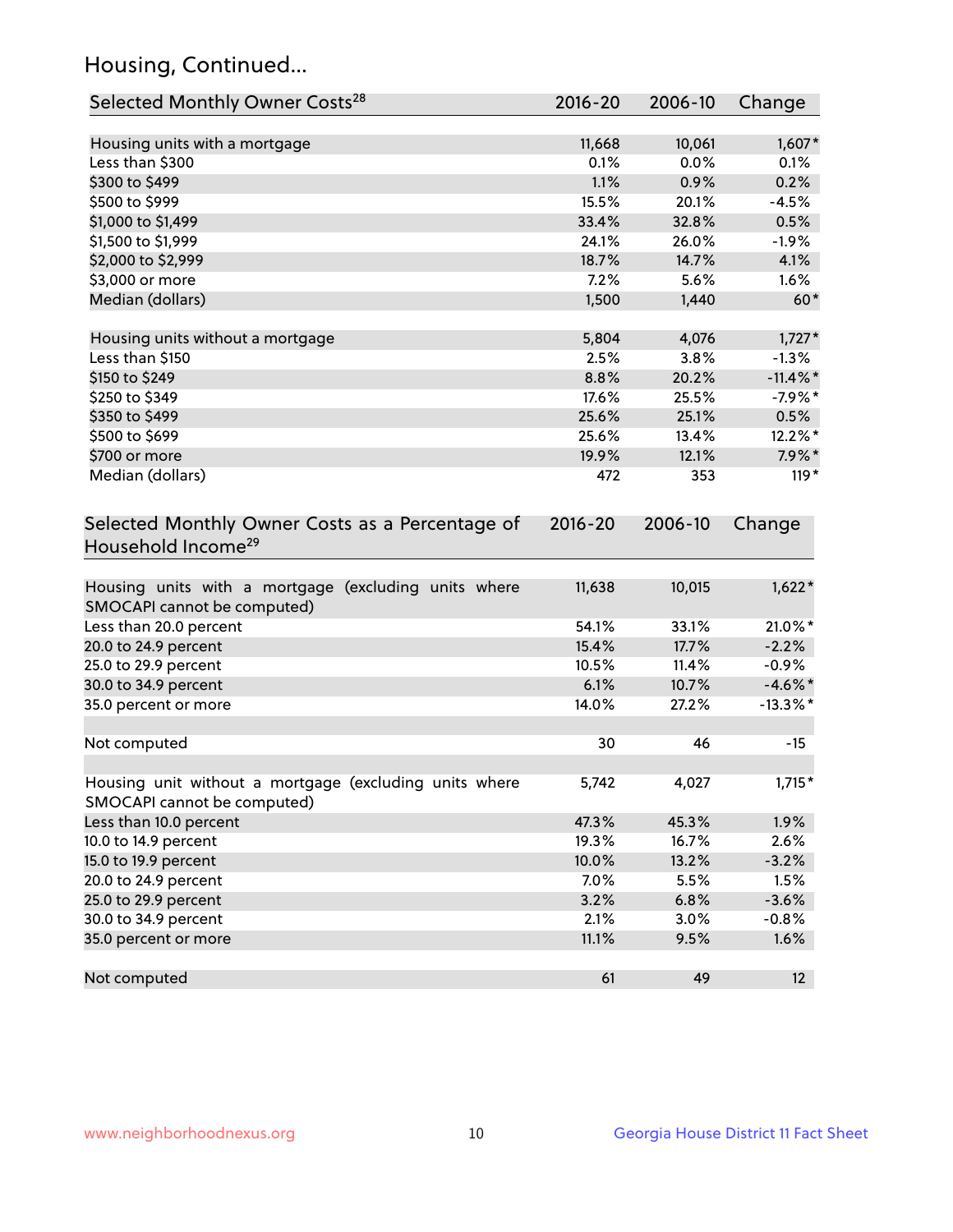## Housing, Continued...

| Gross Rent <sup>30</sup>                                     | 2016-20     | 2006-10 | Change  |
|--------------------------------------------------------------|-------------|---------|---------|
|                                                              |             |         |         |
| Occupied units paying rent                                   | 3,379       | 2,699   | 680*    |
| Less than \$200                                              | 0.1%        | $1.3\%$ | $-1.2%$ |
| \$200 to \$499                                               | 13.5%       | 16.2%   | $-2.7%$ |
| \$500 to \$749                                               | 19.8%       | 24.5%   | $-4.7%$ |
| \$750 to \$999                                               | 27.2%       | 33.8%   | $-6.6%$ |
| \$1,000 to \$1,499                                           | 30.3%       | 18.4%   | 11.9%   |
| \$1,500 to \$1,999                                           | 4.2%        | 5.2%    | $-1.0%$ |
| \$2,000 or more                                              | 4.8%        | 0.5%    | 4.3%    |
| Median (dollars)                                             | 901         | 904     | $-3$    |
|                                                              |             |         |         |
| No rent paid                                                 | 382         | 407     | $-24$   |
|                                                              |             |         |         |
| Gross Rent as a Percentage of Household Income <sup>31</sup> | $2016 - 20$ | 2006-10 | Change  |

| Occupied units paying rent (excluding units where GRAPI<br>cannot be computed) | 3,379    | 2,643 | 736     |
|--------------------------------------------------------------------------------|----------|-------|---------|
| Less than 15.0 percent                                                         | 21.4%    | 13.5% | $7.9\%$ |
| 15.0 to 19.9 percent                                                           | 13.3%    | 11.5% | 1.8%    |
| 20.0 to 24.9 percent                                                           | $11.9\%$ | 12.5% | $-0.6%$ |
| 25.0 to 29.9 percent                                                           | 8.8%     | 10.1% | $-1.3%$ |
| 30.0 to 34.9 percent                                                           | 10.2%    | 9.9%  | 0.3%    |
| 35.0 percent or more                                                           | 34.4%    | 42.5% | $-8.1%$ |
|                                                                                |          |       |         |
| Not computed                                                                   | 382      | 463   | -80     |

## Transportation

| Commuting to Work <sup>32</sup>           | 2016-20 | 2006-10 | Change     |
|-------------------------------------------|---------|---------|------------|
|                                           |         |         |            |
| Workers 16 years and over                 | 28,556  | 20,554  | $8,002*$   |
| Car, truck, or van - drove alone          | 76.9%   | 82.0%   | $-5.1\%$ * |
| Car, truck, or van - carpooled            | 10.1%   | 10.1%   | 0.0%       |
| Public transportation (excluding taxicab) | 0.2%    | 0.6%    | $-0.4%$    |
| Walked                                    | 0.4%    | 1.0%    | $-0.6%$    |
| Other means                               | 0.7%    | $1.3\%$ | $-0.6%$    |
| Worked at home                            | 11.8%   | 5.1%    | $6.6\%$ *  |
|                                           |         |         |            |
| Mean travel time to work (minutes)        | 33.4    | 31.5    | 1.8        |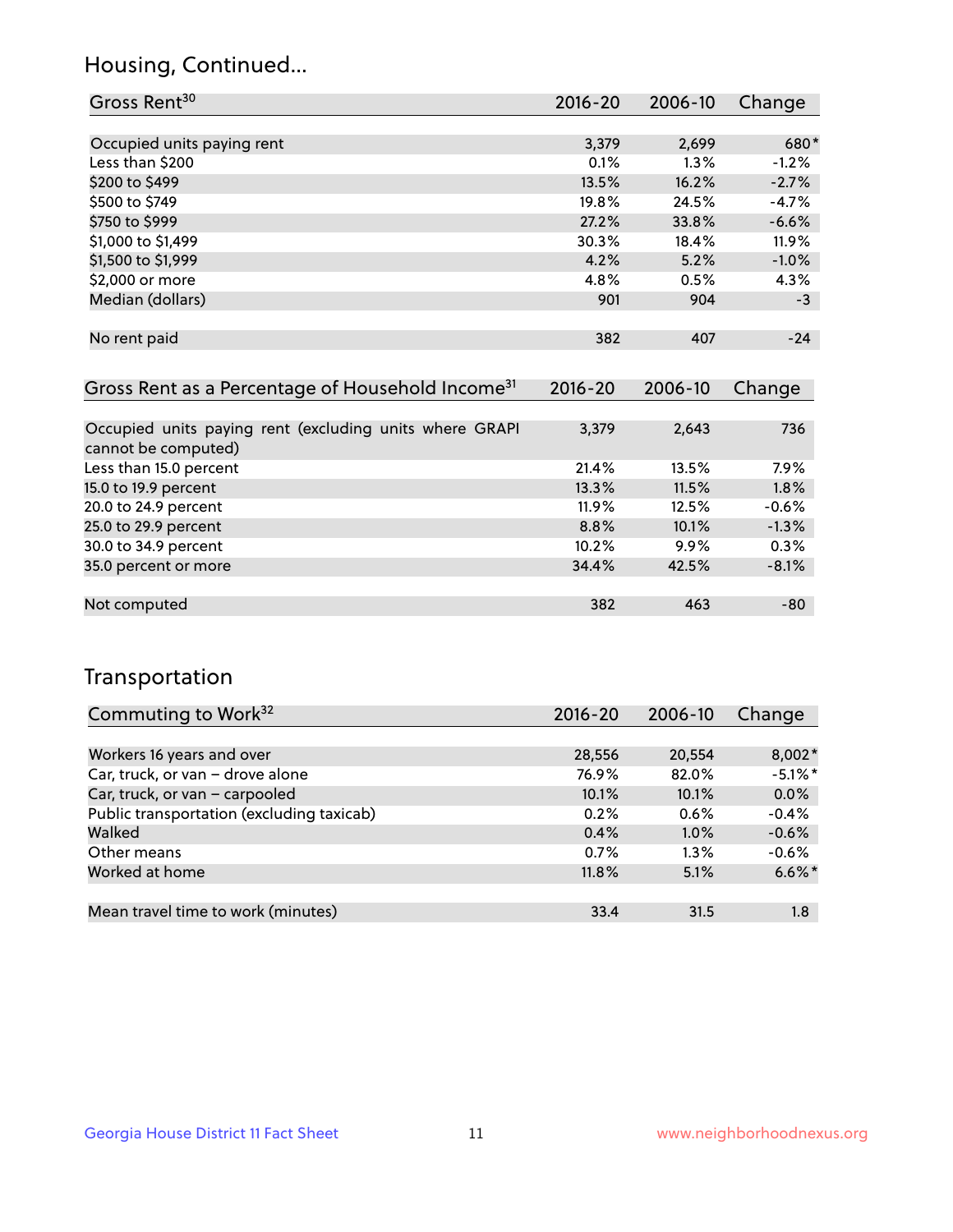## Transportation, Continued...

| Vehicles Available <sup>33</sup> | 2016-20 | 2006-10 | Change     |
|----------------------------------|---------|---------|------------|
|                                  |         |         |            |
| Occupied housing units           | 21,234  | 17.243  | $3.990*$   |
| No vehicles available            | 2.5%    | 3.6%    | $-1.1%$    |
| 1 vehicle available              | 18.6%   | 22.9%   | $-4.3\%$ * |
| 2 vehicles available             | 46.1%   | 45.6%   | 0.5%       |
| 3 or more vehicles available     | 32.8%   | 28.0%   | 4.8%       |

#### Health

| Health Insurance coverage <sup>34</sup>                 | 2016-20 |
|---------------------------------------------------------|---------|
|                                                         |         |
| Civilian Noninstitutionalized Population                | 58,129  |
| With health insurance coverage                          | 89.3%   |
| With private health insurance coverage                  | 72.5%   |
| With public health coverage                             | 29.6%   |
| No health insurance coverage                            | 10.7%   |
| Civilian Noninstitutionalized Population Under 19 years | 14,096  |
| No health insurance coverage                            | 6.8%    |
| Civilian Noninstitutionalized Population 19 to 64 years | 34,443  |
| In labor force:                                         | 27,218  |
| Employed:                                               | 26,057  |
| With health insurance coverage                          | 86.2%   |
| With private health insurance coverage                  | 83.4%   |
| With public coverage                                    | 5.1%    |
| No health insurance coverage                            | 13.8%   |
| Unemployed:                                             | 1,161   |
| With health insurance coverage                          | 59.6%   |
| With private health insurance coverage                  | 48.4%   |
| With public coverage                                    | 15.4%   |
| No health insurance coverage                            | 40.4%   |
| Not in labor force:                                     | 7,225   |
| With health insurance coverage                          | 83.3%   |
| With private health insurance coverage                  | 58.0%   |
| With public coverage                                    | 32.2%   |
| No health insurance coverage                            | 16.7%   |